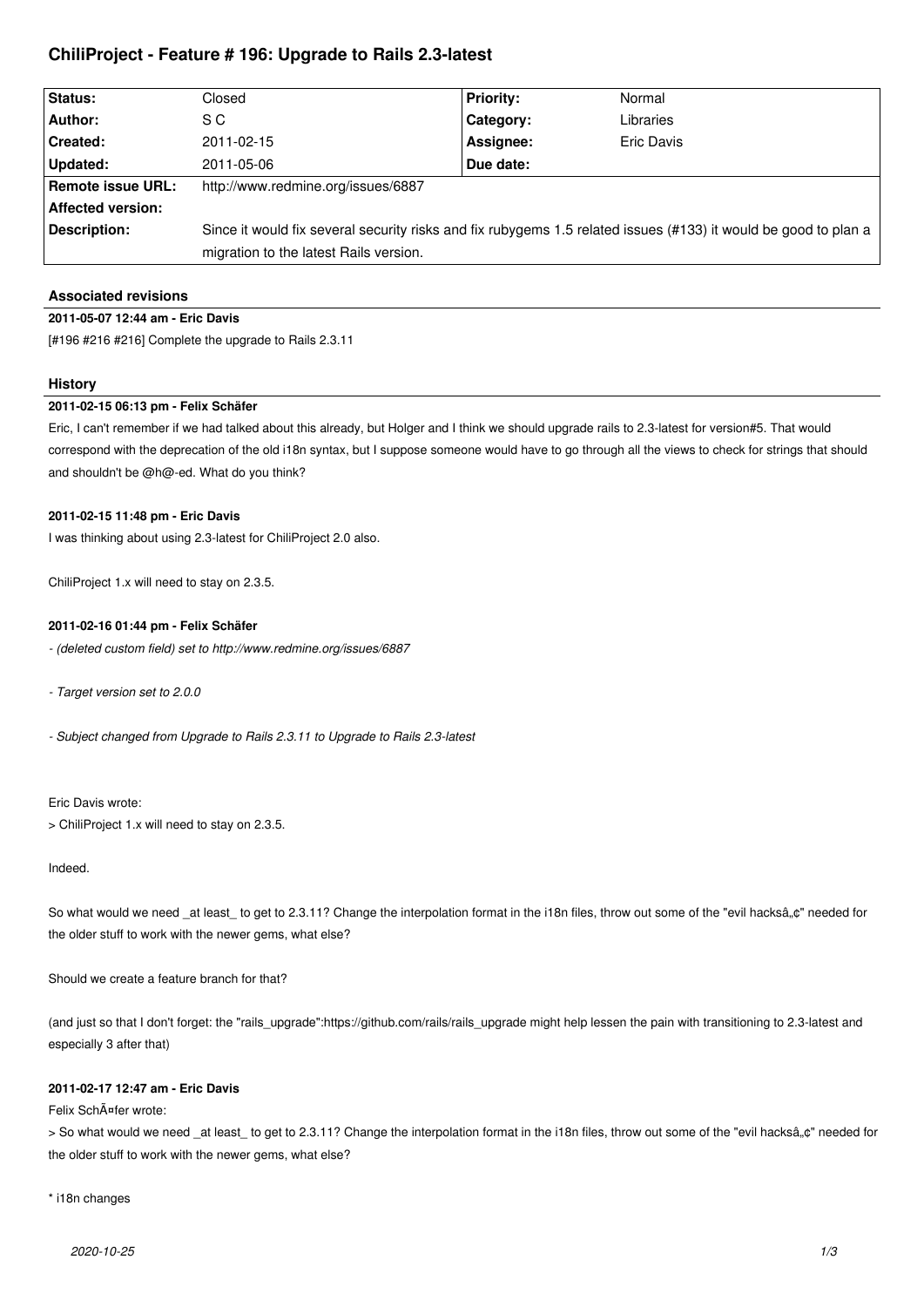\* hardcoded gem requirements

\* standard rails update (e.g. JS files, script/\*)

It would also be good to review the commit logs to see the details of the changes. "Rails 2.3.5..Rails 2.3.11":https://github.com/rails/rails/compare/v2.3.5...v2.3.11

> Should we create a feature branch for that?

Yes, but it should be off of unstable once we release 1.1.0.

## **2011-02-17 08:11 am - S C**

Maybe we could divide it in sub-tasks (when it's time to work on it, not now) so we can share it so you don't get everything on your shoulders :)

#### **2011-02-17 08:31 am - Felix Schäfer**

Simon COURTOIS wrote: > Maybe we could divide it in sub-tasks (when it's time to work on it, not now) so we can share it so you don't get everything on your shoulders ;)

Absolutely, though I think we should wait until 1.1.0 is out. After that I'll create the additional branches on github and make new issues.

#### **2011-02-17 08:32 am - S C**

Sounds good to me :)

### **2011-02-19 01:23 am - Eric Davis**

As long as you don't create subtasks here. Their implementation isn't complete and have some pretty nasty side effects that are hard to reverse.

## **2011-02-19 02:30 am - S C**

What do you mean by "not here" ?

### **2011-02-19 03:26 am - Eric Davis**

Simon COURTOIS wrote: > What do you mean by "not here" ?

Sorry. "As long as you don't create subtasks on \*chiliproject.org\*"

## **2011-02-19 12:40 pm - S C**

Why ? Migrating to a new version of rails is a multi-step process and dividing it in atomic tasks seams the better way to manage it. Isn't the Issue system made for this kind of situation ? Creating tasks and organizing them with relationships ? Tell me if I'm wrong, I just want to understand your point of view :)

### **2011-02-19 01:24 pm - Tim Felgentreff**

Simon COURTOIS wrote:

> Isn't the Issue system made for this kind of situation ?

Yeah, but actual subtasks (the implementation of them on Redmine and thus Chili) are still kinda broken so we shouldn't use them until we fixed that code. You can of course just open new top-level issues for the organizational subtasks and just refer to this one.

**2011-02-19 01:25 pm - S C**

Ah ok, that's what I had in mind :)

## **2011-03-02 08:17 am - S C**